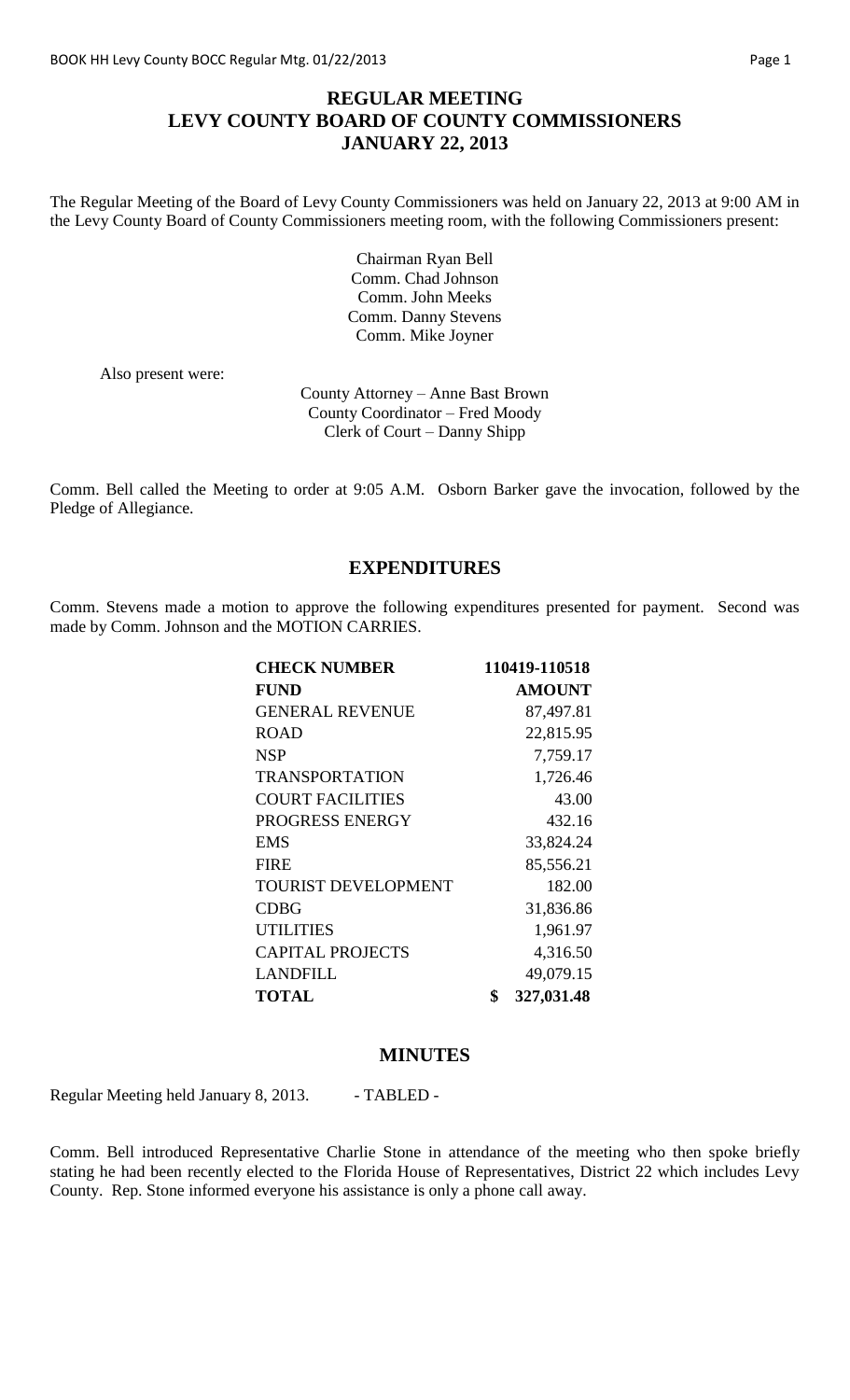#### **EMERGENCY MANAGEMENT**

Bryan W. Koon

State of Florida Director of Emergency Management Presenting a Senior Leadership Briefing.

Mark Johnson introduced Bryan Koon, State of Florida Director of Emergency Management to the Board. Mr. Koon then spoke to the Board and presented an Emergency Management briefing.

#### **PUBLIC HEARING**

Shenly Neely, Director

A. Adopt Ordinance 2013-01 amending the schedule of Capital Improvements for Levy County as required annually by Florida Statute.

Ms. Neely requested the Board adopt Ordinance 2013-01 amending the schedule of Capital Improvements for Levy County as required annually by Florida Statute. She then read the Ordinance title into public record.

Comm. Bell asked if there was anyone in the audience who wished to speak for or against the Ordinance. There were none.

Comm. Johnson made a motion to adopt Ordinance 2013-01 as requested. Second was made by Comm. Meeks and the MOTION CARRIES.

Kelly Jerrels, Road Department Superintendent

B. Adoption of Resolution 2013-01 approving the petition to vacate, abandon, and close a dedicated right of way of NW  $50<sup>th</sup>$  Avenue located in Long Pond Oaks Subdivision as requested by Edmund T. and Donna D. Parada.

Mr. Jerrels requested Board approval of Resolution 2013-01 for the petition to vacate, abandon, and close a dedicated right of way of NW 50<sup>th</sup> Avenue located in Long Pond Oaks Subdivision as requested by Edmund T. and Donna D. Parada.

Comm. Bell asked if there was anyone in the audience who wished to speak for or against the petition. There were none.

Comm. Joyner made a motion to approve Resolution 2013-01 as presented. Second was made by Comm. Johnson and the MOTION CARRIES.

# **COLLEGE OF CENTRAL FLORIDA – LEVY CENTER**

Marilyn Ladner, Provost

A. Request letter of support for the expansion of the College of Central Florida's Levy Campus.

Ms. Ladner requested a letter of support from the Board for the expansion of the College of Central Florida's Levy Campus.

Comm. Meeks made a motion to approve the letter of support for the expansion of the College of Central Florida's Levy Campus. Second was made by Comm. Johnson and the MOTION CARRIES.

B. Presenting update to Board on progress and future plans.

Ms. Ladner gave an update to the Board on the progress and future plans for the College of Central Florida, Levy Center.

#### **NATURE COAST BUSINESS DEVELOPMENT COUNCIL**

David Pieklik, Executive Director Presenting Progress Report.

Mr. Pieklik presented a Progress Report to the Board of the Nature Coast Business Development Council.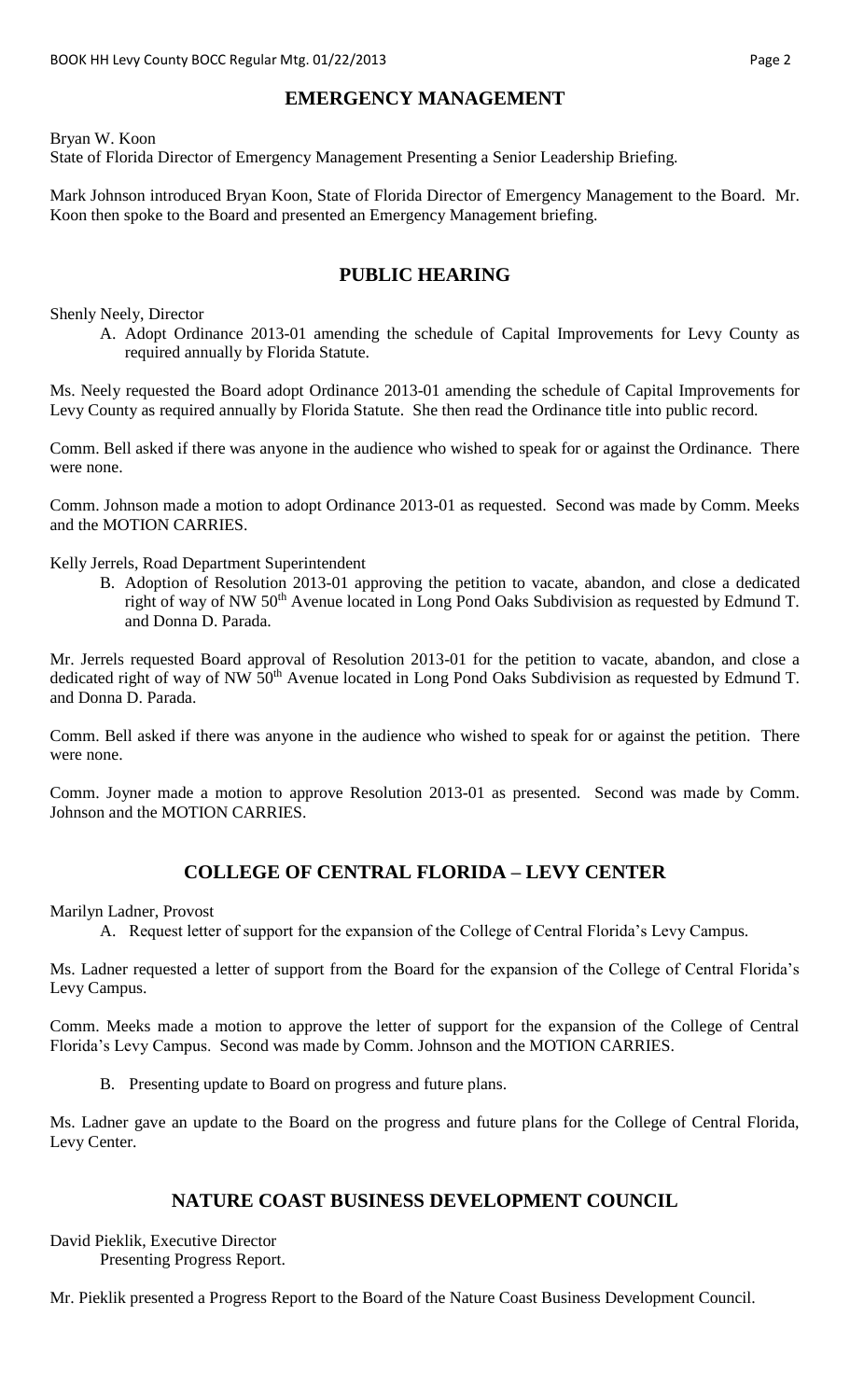### **DEPARTMENT REPORTS**

# **COUNTY COORDINATOR**

Fred Moody

Discussion and direction on mileage rates, per diem rate is currently 44.5 cents per mile as adopted with Resolution 2006-35. IRS standard mileage rates for 2013 have increased and are now 56.5 cents per mile for business miles driven.

Mr. Moody requested direction from the Board regarding mileage rates stating the IRS had increased the mileage rate to 56.5 cents per mile for 2013.

The Board agreed by Consensus to have a Resolution prepared by Atty. Brown to reflect the mileage rate for Levy County to match the rate adopted by the IRS of 56.5 cents per mile.

#### **EMERGENCY MANAGEMENT**

Mark S. Johnson, Director

Request to accept the Agreement for the State Homeland Security Grant Program (SHSGP).

Mr. Johnson requested Board approval to accept the Agreement for the State Homeland Security Grant Program (SHSGP). The Agreement is from October 1, 2012 to April 30, 2014. This is a cost reimbursement Agreement for costs incurred not to exceed \$10,923.

Comm. Stevens made a motion to accept the Agreement for the State Homeland Security Grant Program as requested. Second was made by Comm. Meeks and the MOTION CARRIES.

#### **LEVY COUNTY TRANSIT**

Connie Conley, General Manager

A. Request approval for Hazard Safety and Security Plan. (HSP)

Ms. Conley requested Board approval for the Hazard Safety and Security Plan (HSP).

Comm. Meeks made a motion to approve the Hazard Safety and Security Plan as requested. Second was made by Comm. Stevens and the MOTION CARRIES.

B. Request approval to amend the project description for 2013 5311 Grant submission.

Ms. Conley requested Board approval to amend the project description for the 2013 5311 Grant submission. She explained a project description was requested by the State before approval.

Comm. Stevens made a motion to approve the amendment for the 2013 5311 Grant submission. Second was made by Comm. Meeks and the MOTION CARRIES.

C. Request approval of the revised Form 424 and project description (Exhibit B) for "2012" 5316 Grant application. The application was submitted January, 2012 due to the lack of Federal funding we were asked to revise the initial request.

Ms. Conley requested Board approval of the revised Form 424 and project description (Exhibit B) for the 2012 5316 Grant application which is a 50/50 grant. Due to the lack of Federal funding they have been asked to revise the initial request. The initial request was made in the amount of \$450,000 and has been revised to request \$143,456.

Comm. Johnson made a motion to approve the revised Form 424 and project description for the 2012 5316 Grant application as requested. Second was made by Comm. Meeks and the MOTION CARRIES.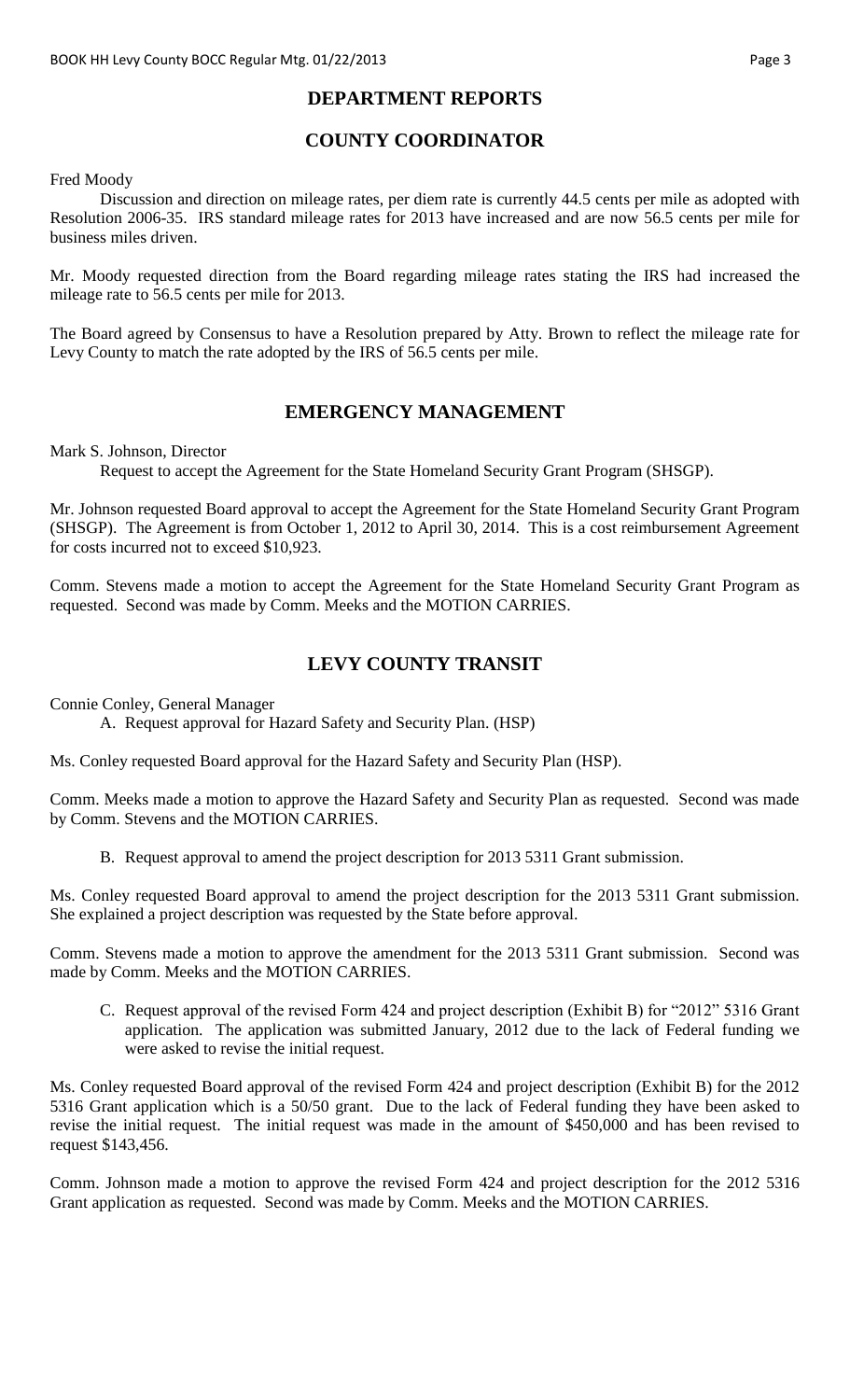# **LIBRARY**

Lisa Brasher, Director

Request the appointment of Russell Wells to the PAL Library Co-Op Board for a three year term.

Ms. Brasher requested Board approval of Russell Wells to the PAL Library Co-Op Board for a three year term.

Comm. Stevens made a motion to approve Russell Wells to the PAL Library Co-Op Board for a three year term. Second was made by Comm. Joyner and the MOTION CARRIES.

#### **PUBLIC SAFETY**

David Knowles, Director

A. Request approval and Chairman's signature on the Physio Control Technical Services Support Agreement for the Annual Maintenance Agreement on the LifePak defibrillators/heart monitors and AED's.

Mr. Knowles requested Board approval and Chairman's signature on the Physio Control Technical Services Support Agreement for the Annual Maintenance Agreement on the LifePak defibrillators/heart monitors and AED's. The Agreement covers on-site repairs, batter replacement, and labor necessary to restore damaged or defective equipment on the heart monitors used by the Department of Public Safety.

Comm. Stevens made a motion to approve the Chairman's signature on the Physio Control Technical Services Support Agreement for the Annual Maintenance Agreement as requested. Second was made by Comm. Meeks and the MOTION CARRIES.

B. Request Chairman's signature on the Plum Creek Foundation Grant Application for the purchase of 12 new portable VHF radios.

Mr. Knowles requested Board approval for the Chairman's signature on the Plum Creek Foundation Grant Application which will be used to purchase twelve portable VHF radios. This will assist the County in becoming compliant with the Federal Communications Commission narrow banding mandate.

Comm. Stevens made a motion to approve the Chairman's signature on the Plum Creek Foundation Grant Application as requested. Second was made by Comm. Meeks and the MOTION CARRIES.

C. Request approval to replace two SUV command staff vehicles.

Mr. Knowles requested Board approval to replace two SUV command staff vehicles. The information listed below reflects the quotes received for one vehicle:

| Maroone Chrysler,<br>Pembroke Pines (State Contract) | 2013 Dodge Ram 4x4         | \$43,400.00 |
|------------------------------------------------------|----------------------------|-------------|
| Alan Jay Automotive,<br>Sebring (State Contract)     | 2013 GMC Sierra 2500HD 4x4 | \$40,624.00 |
| Scoggins Chevrolet, Chiefland                        | 2013 Chevrolet 2500HD 4x4  | \$39,871.50 |

Comm. Stevens made a motion to purchase the vehicles from Scoggins Chevrolet, the lowest bid, at \$39,871.50. Second was made by Comm. Meeks and the MOTION CARRIES.

#### **COUNTY ATTORNEY**

Anne Bast Brown

A. Request approval of Agreement with SGC Governmental Affairs, LLC for consulting services related to the RESTORE Act.

Atty. Brown requested Board approval of the Agreement with SGC Governmental Affairs, LLC for consulting services related to the RESTORE Act. As requested, Atty. Brown had reviewed and developed an agreement with SGC Governmental Affairs, LLC for review by the Board.